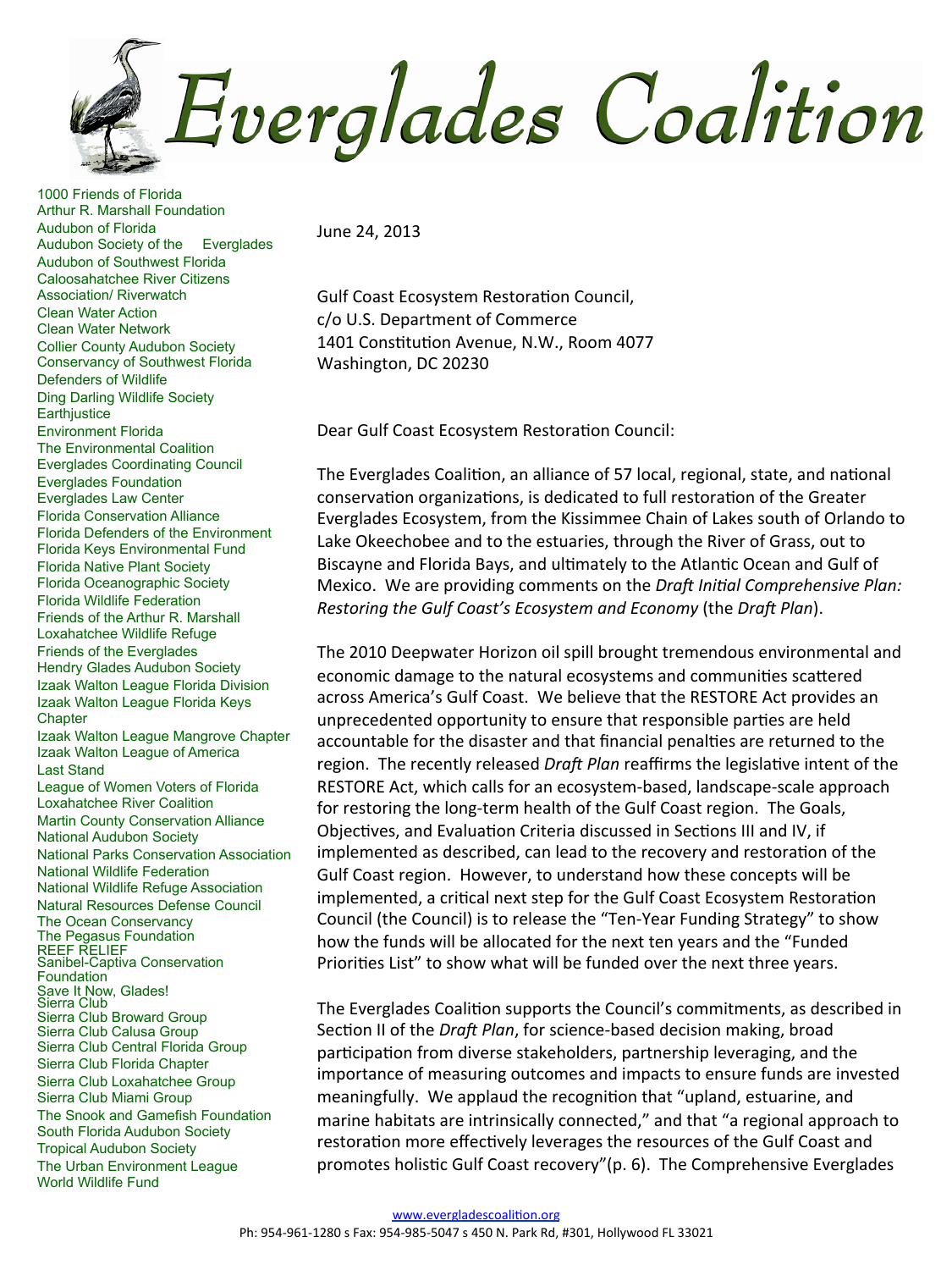Restoration Plan (CERP), the world's largest ecosystem restoration effort and model for other large-scale restoration plans, includes guiding principles that are comparable to the commitments from the Council and have proven to be effective as CERP continues to be executed. We strongly encourage the Council to ensure that these commitments are fulfilled as the final comprehensive plan is developed and implemented.

Section IV of the Draft Plan discusses the Council-Selected Restoration Component and identifies seven Objectives that describe the types of activities that could be funded under the Council's Restoration Component. Each of these objectives are important components of ecosystem restoration and are appropriate for selecting and funding projects that will "restore and protect the natural resources, ecosystems, water quality, fisheries, marine and wildlife habitats, beaches, and coastal wetlands of the Gulf Coast region" (p.11). The Everglades Coalition appreciates the Council's affirmation that the purpose of the Council-Selected Restoration Component is to fund ecosystem restoration projects that contribute to the health and resiliency of the entire Gulf Coast ecosystem.

The RESTORE Act and the Draft Plan provide guidelines for evaluating restoration projects and programs that call for the Council to utilize the best available science and prioritize projects based on the four Priority Criteria for at least the first three years. The four Priority Criteria are as follows:

"(I) Projects that are projected to make the greatest contribution to restoring and protecting the natural resources, ecosystems, fisheries, marine and wildlife habitats, beaches, and coastal wetlands of the Gulf Coast region, without regard to geographic location within the Gulf Coast region.

"(II) Large-scale projects and programs that are projected to substantially contribute to restoring and protecting the natural resources, ecosystems, fisheries, marine and wildlife habitats, beaches, and coastal wetlands of the Gulf Coast ecosystem.

"(III) Projects contained in existing Gulf Coast State comprehensive plans for the restoration and protection of natural resources, ecosystems, fisheries, marine and wildlife habitats, beaches, and coastal wetlands of the Gulf Coast region.

"(IV) Projects that restore long-term resiliency of the natural resources, ecosystems, fisheries, marine and wildlife habitats, beaches, and coastal wetlands most impacted by the Deepwater Horizon oil spill."<sup>1</sup>

Based on the legislative intent of the RESTORE Act and the Goals, Objectives, and Priority Criteria described in the Draft Plan, the Everglades Coalition urges the Council to prioritize two Everglades restoration projects that will provide numerous environmental and economic benefits to critically important habitats and estuaries that are primary drivers of Gulf fisheries, wetlands on national significance, and habitats critical for resident and migratory birds and other wildlife. These two projects are the bridging of Tamiami Trail and the construction of the Caloosahatchee River (C-43) West Basin Storage Reservoir. Both of these projects meet the Goals, Objectives, and Priority Criteria, as defined in the Draft Plan. The natural resources, ecosystems, fisheries, marine and wildlife habitats, and coastal wetlands of the southwest coast of Florida and Florida Bay suffer from the management of existing water infrastructure that delivers too much or too little freshwater to these economically important Gulf of Mexico estuaries. These two large-scale projects are included in comprehensive restoration plans approved by Congress and are critical components that are necessary to fulfill the federal-state partnership to restore America's Everglades. They will contribute to restoring and protecting natural resources of the Gulf Coast and bring long-term resiliency to the natural resources impacted by the Deepwater Horizon oil spill and other environmental catastrophes, as outlined in the RESTORE Act criteria above and discussed in the Draft Plan.

## Tamiami Trail Bridging

Tamiami Trail is a road that connects Tampa to Miami and forms a portion of the northern boundary of Everglades National Park. Since its construction in the 1920s, Tamiami Trail has acted as a dam, impeding the historic and natural north-south flow of water through Everglades National Park, south to Florida Bay and

<sup>&</sup>lt;sup>1</sup> Moving Ahead for Progress in the 21st Century Act, H.R. 4348, § 1603 (t)(2)(D)(iii), 126 Stat. 405, at 599-600, 112<sup>th</sup> Congress (2012).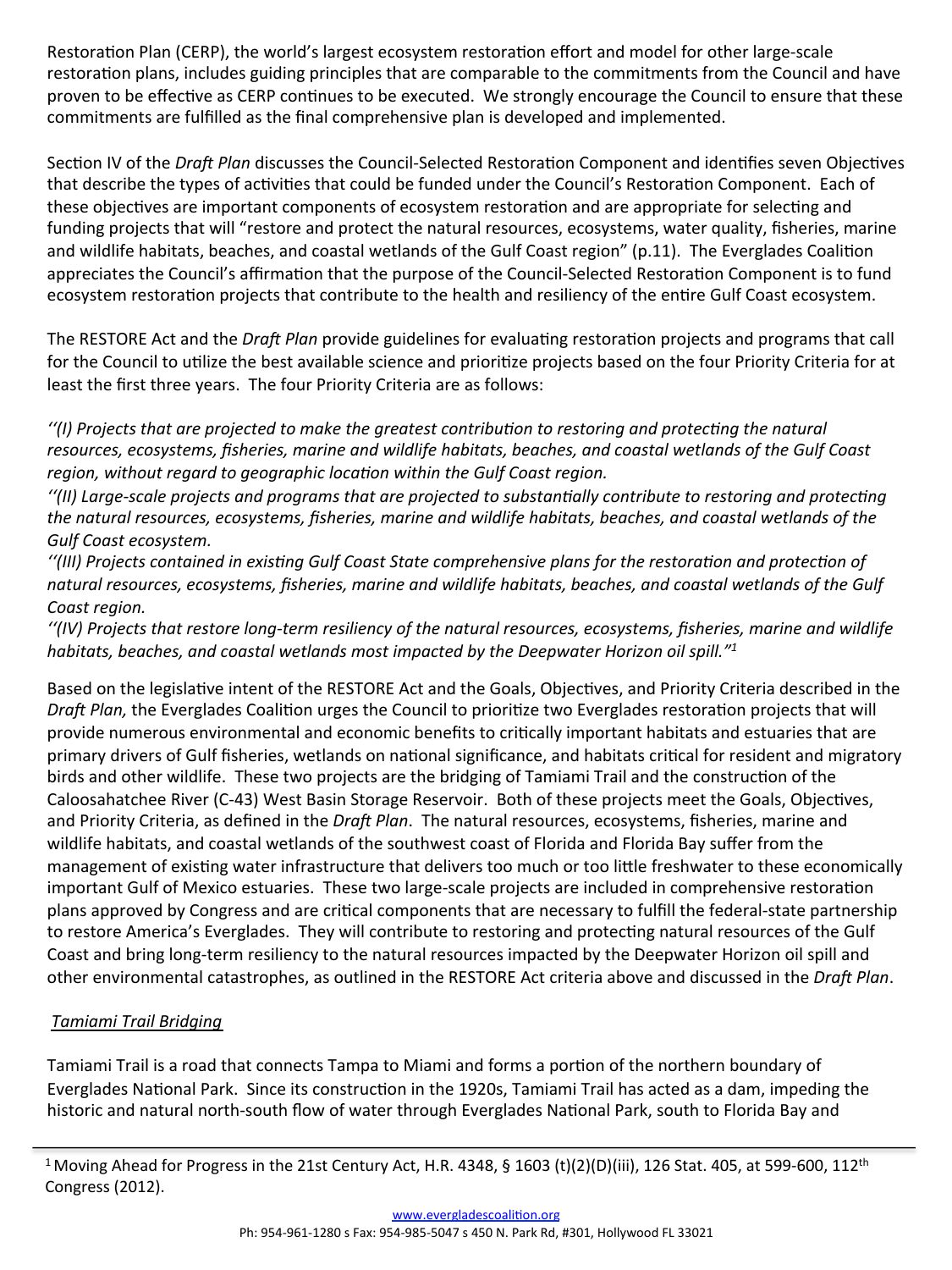southwest to the Ten Thousand Islands on the Gulf Coast. As a result, this part of the Everglades is starved of vital water, causing deterioration of important bird and wildlife habitat and its unique ridge and slough landscape.

The lack of freshwater flowing from the Everglades into Florida Bay and the Ten Thousand Islands is one of the primary reasons for the decline of many fisheries and in turn, wading birds. Reconnecting this natural pattern and hydrating this region of the Gulf Coast will prevent further salt water intrusion and restore wildlife habitat and water quality in this mangrove labyrinth benefiting marine wildlife, fisheries, and nesting colonies of numerous bird species. Additionally, bridging Tamiami Trail will increase our capacity to move more water from Lake Okeechobee through the central Everglades, thus reducing the devastating water flows that are currently being forced into the Caloosahatchee and St. Lucie rivers and estuary. These unnatural water flows are killing the coastal estuaries, fueling red tides and other adverse environmental consequences, and wasting billions of gallons of freshwater.

Current construction on a one-mile bridge is almost complete, which is a critical first step to allow water to flow unimpeded into the central Everglades. However, it does not go far enough to achieve the results necessary to restore America's Everglades or to halt damaging water flow to the Gulf. Building an additional 5.5 miles of bridge spans is key to restoring the "River of Grass" and its historic water flow through Everglades National Park to the Ten Thousand Islands region and Florida Bay, where the interface of the marine waters of the Gulf of Mexico and the freshwater of the Everglades ranks among the most ecologically productive areas of the region.

The projected cost for the 5.5 miles of bridging is \$320 million, and the project is being phased so the full amount is not needed at once. The National Park Service (NPS) is currently designing the next 2.6-mile bridge, estimated to cost approximately \$100 to \$150 million. According to the final Environmental Impact Statement, Tamiami Trail bridging will create more than 3,700 jobs. Many of these jobs are in the hard-hit construction sector. These direct economic benefits are in addition to those from constructing the one-mile bridge, for which an \$81 million contract was awarded to Kiewit Construction that created more than 1,200 jobs from 2010 to 2012. Additional bridging was authorized by Congress in 2012 and is currently being planned and designed by NPS at their Denver Service Center.

## Caloosahatchee River (C-43) West Basin Storage Reservoir

The Comprehensive Everglades Restoration Plan calls for the construction of the C-43 Reservoir on 11,000 acres of former farmland in Hendry County, Florida. This project will capture and store stormwater runoff and water releases from Lake Okeechobee so that salinity balances and other estuary needs can be properly met during wet and dry seasons. The C-43 Reservoir will improve the health of the Caloosahatchee estuary on the Gulf of Mexico to benefit commercial and recreational fisheries, oyster and bird habitat, and the many livelihoods that depend on the healthy coasts.

Currently, when Lake Okeechobee rises to a level that threatens the integrity of the Herbert Hoover Dike, large pulses of polluted water are discharged to coastal estuaries of national significance on both the Gulf and Atlantic coasts. The high-nutrient loads of the released water have triggered algal blooms, washed out seagrass beds, and disrupted the salinity balance required to maintain healthy estuaries and protect sensitive wildlife habitat. In times of drought and during the annual "dry season," the Caloosahatchee estuary needs additional freshwater to maintain salinity levels that make it home to nearly 40 percent of Florida's rare, threatened, and endangered species.

To benefit the Gulf of Mexico and the C-43 basin, which spans Hendry, Glades, Charlotte, Collier, and Lee counties, the proposed C-43 Reservoir will hold freshwater from the lake, enhancing community resilience to seasonal variability by preventing the massive, harmful releases in times of flood while providing a necessary freshwater source in times of drought. This will allow for more natural, seasonal fluctuations in estuarine salinity that are conducive to estuarine fish and shellfish species. The C-43 project has tremendous value for the people who